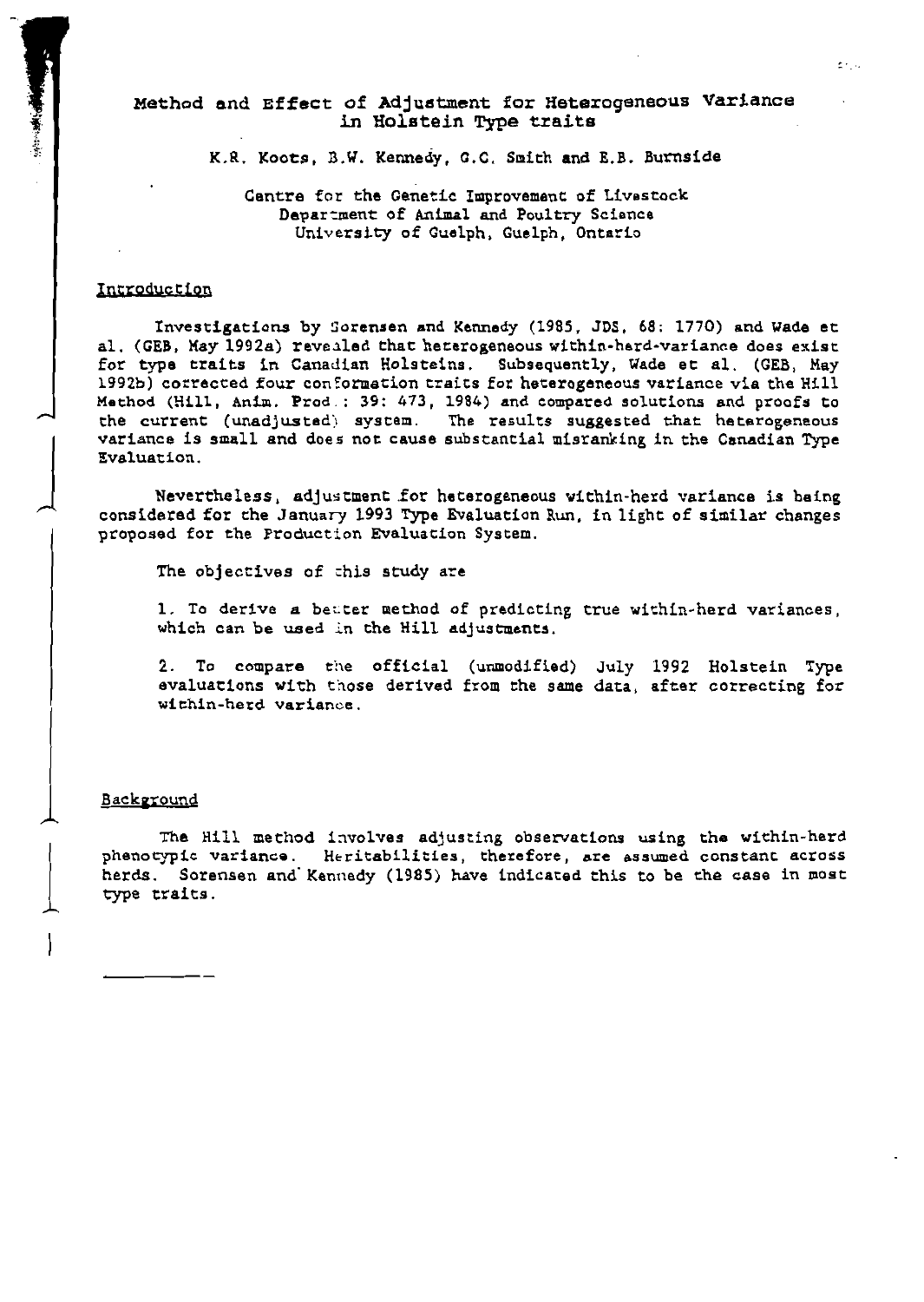Adjustment of the data by the Hill method requires estimates of the withinherd standard deviation. Because many herds have small numbers, these withinherd standard deviations should be regressed toward some regional value. The following method has been proposed for the Production traits (Robinson, GEB May  $1992$ .

 $\frac{30\sigma_{P_{x\texttt{eq} 1\texttt{on}}p}^2 + 1/3df_{hyp-2}\sigma_{p_{hyp-2}}^2 + 2/3df_{hyp-1}\sigma_{p_{hyp-1}}^2 + df_{hyp}\sigma_{p_{hyp}}^2}{30 + 1/3df_{hyp-1} + 2/3df_{hyp-1} + df_{hyp}}$ 

 $\sigma^2_{P_{\lambda\gamma p}}$ - combined estimate for the current year  $\sigma_{\text{Presto}}^2$  = prior for the region for this year and parity df<sub>hyp-2</sub> - degrees of freedom for this herd and parity 2 years ago  $\mathrm{df}_{\mathrm{hyp}^{-1}}$ 1 year ago  $df_{hyp}$ for current year  $\sigma^2$ <sub>Parr-2</sub> - estimated phenotypic variance for this herd and parity 2 years ago  $\sigma^2$  Payr<sup>1</sup> 1 year ago  $\sigma^2_{~p_{\Delta\!/\!p}}$ current year

That is, the regressed herd-year-parity variance for production traits is estimated as the weighted mean of variation in that herd-year-parity, variation in adjacent years for the same herd-parity, and region-year-parity variance. The only unresolved problem is to determine the appropriate weights to use for the regional prior and herd information. The U.S.D.A. production evaluation system, for example, uses a similar method but with different weightings (Wiggans and VanRaden, JDS: 4350, 1991):

$$
\sigma_{p_{\text{hyp}}}^2 = \frac{20 \sigma_{p_{\text{region}}p}^2 + 1/2 d f_{\text{hyp-2}} \sigma_{p_{\text{hyp-2}}}^2 + 1/2 d f_{\text{hyp-1}} \sigma_{p_{\text{hyp-1}}}^2 + d f_{\text{hyp}} \sigma_{p_{\text{hyp}}}^2}{20 + 1/2 d f_{\text{hyp-2}} + 1/2 d f_{\text{hyp-1}} + d f_{\text{imp}}}
$$

Appropriate weightings can be determined if one could distinguish between true inter-herd variance and sampling errors. The approach of the present study is to estimate both the herd and error variance components, accounting for region, round and classifier effects. Resulting estimates of the herd effects are BLUP (fixed effects are accounted for) and are similar to, but perhaps tidier, than the approach proposed above for production traits.

 $\overline{2}$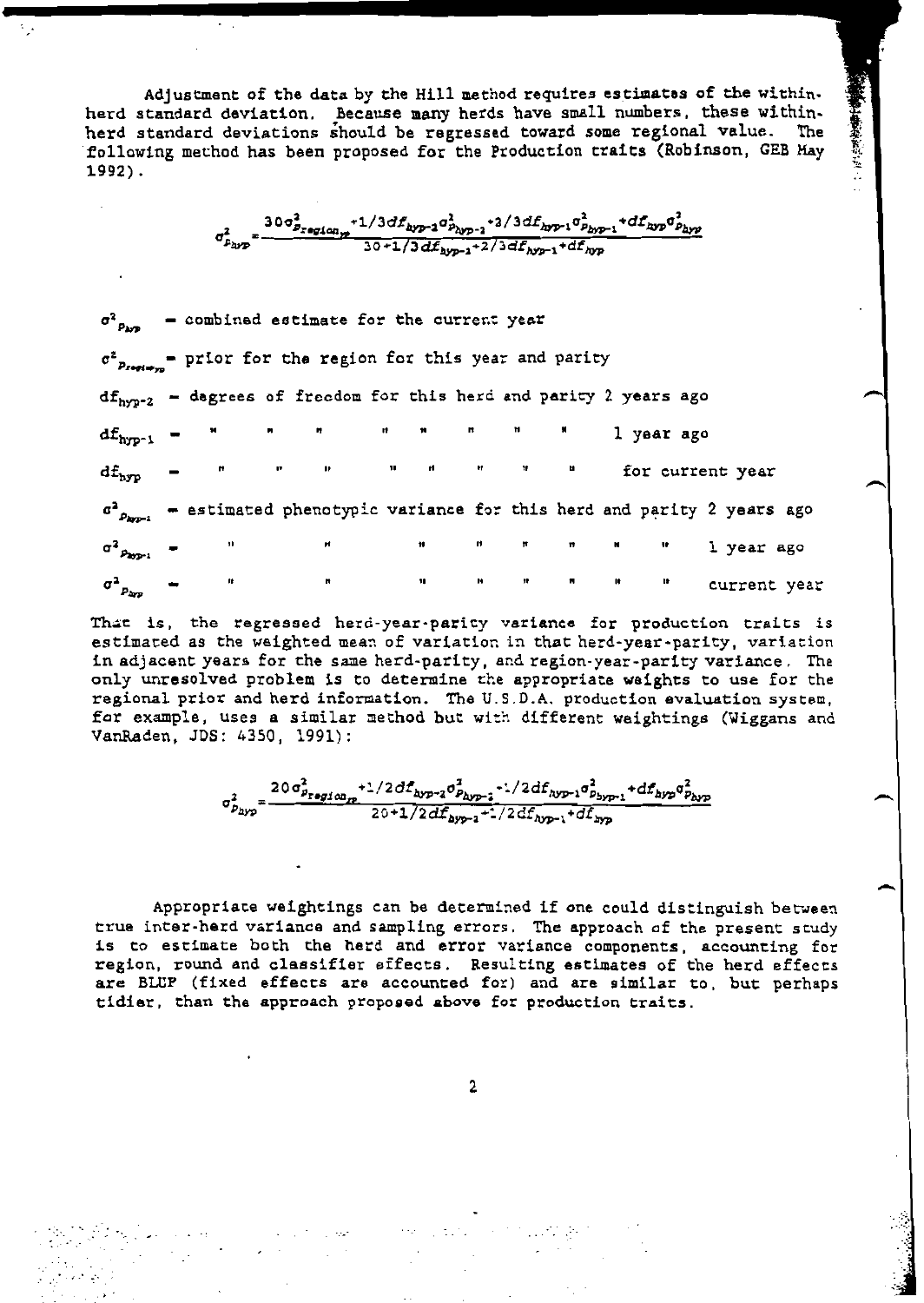#### Materials and Methods

The data consisted of 1,092,387 observations for final class score from the July 1992 run of the type evaluations. These data were transformed to 1-100 (Snell) scale, pre-corrected for age and stage of lactation effects, and expressed as deviates from their mean.

A second data set was constructed of standard deviations of final class score for each Herd-Round-Classifier (HRC) subclass. After removing 7 594 HRCs with single observations, 103 563 HRCs remained. A linear model was fitted to this data set, treating herds as random effects. The observations (HRC standard deviations) are repeated over rounds, therefore a estimate of the herd variance component can be obtained. The following linear model was fitted using Maximum Likelihood (Table 1):

 $\sigma_{p_{\texttt{hrc}_{j j k l s}}} = \mu + \textit{Round}_{i} + \textit{Classifier}_{j} + \textit{Region}_{k} + \textit{Herc}_{k l} + b\left(N_{i j k l s}\right) + o_{i j k l s}$ 

where,

| $\sigma_{p_{\texttt{key}}},$ | - individual HRC standard deviation                          |
|------------------------------|--------------------------------------------------------------|
|                              | - overall mean standard deviation                            |
| Round,                       | - fixed effect of the ith round $(i-1, 2, \ldots, 21)$       |
| Classifier,                  | - fixed effect of the jth classifier $(j-1,2,,24)$           |
| <b>Region<sub>r</sub></b>    | $=$ fixed effect of the kth region $(k-1, 25)$               |
| Herd <sub>e</sub> ,          | - random effect of the kth herd nested within the 1th region |
| ь.                           | - linear effect of number of cows in each HRC                |
| N<br>alikla                  | - number of animals in each HRC                              |
| $e_{i}$ it is                | - random residual effect                                     |

A simulated data set with the same data structure as the original data set from the July 1992 run of the type evaluation run was created with homogeneous within-herd variances. When compared to the field data set, this gives an indication of how much of a problem exists from inter-herd heterogeneous variance. That is, it would indicate what proportion of within-herd variance is random and what proportion is really due to herd.

In addition to an estimate of the herd variance component, Maximum Likelihood provided the best estimate of these herd standard deviations (BLUP). These BLUP estimates are already corrected for all fixed effects (region, round and classifier) and are regressed by the relative amount of information (number of rounds of herd data) and by the appropriate variance ratio. These BLUP estimates of individual herd standard deviations have a mean of zero, and can be used to construct estimates of the expected herd standard deviation, as follows:

$$
\delta_{p_{\text{hrc}_{i\text{min}}}} = \beta + \text{Ro}\hat{\text{u}}_{\text{nd}_i} + \text{Classific}_{\text{r}_j} + \text{Region}_{k} + \text{Herd}_{k1}
$$

3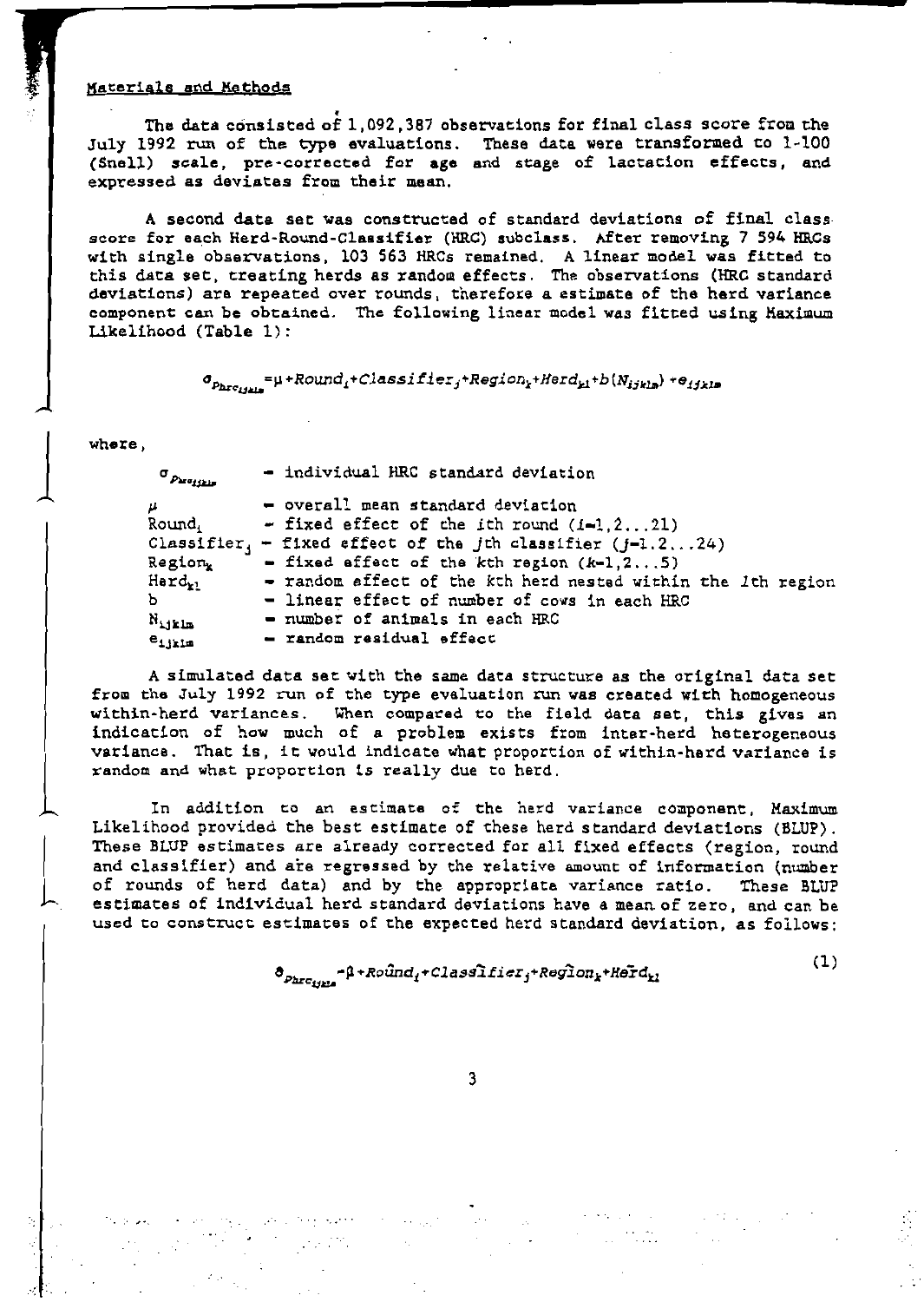Because only the herd effect was of interest in the present study, the following herd standard deviation was estimated:

### $\mathbf{\hat{o}}_{p_{\mathbf{h}\mathbf{r}\sigma_{i1212}}}\textbf{=}\mathbf{\hat{\mu}}\textbf{+}H\tilde{\mathbf{e}\mathbf{\tilde{r}}}\mathbf{d}_{kl}$

The original data set from the July 1992 type evaluation run was adjusted using the Hill formula, employing the herd standard deviation as estimated in (2) above. Albait, (1) would probably be the appropriate estimate to used if such an adjustment is implemented into the type evaluation system.

#### Results

The results (Table 2) indicate that heterogeneous within-herd variance is not a problem for type traits. The repeatability of herd variance was found to be around 3 percent.

However, if adjustment for inter-herd variance is warranted (to be consistent with what is done for production traits), BLUP estimates of the individual herd standard deviations may be used in the Hill formula. The data (1 092 387 records) from the July 1992 run of the Type evaluation system was adjusted using the Hill method, employing the BLUP estimates of the herd standard deviations and results are presented in Tables 3 and 4.

The correlations between the two systems are high, as expected. The . distribution of changes in proofs (Table 4) indicates that proofs changed much less due to the adjustment than they generally do between semi-annual runs. The absence of large changes in proofs is further evidence that an adjustment for heterogeneous herd variance is not necessary for type traits.

One assumption of this approach is that within-herd variance does not change significantly over rounds. This assumption can be alleviated by using more sophisticated methods such as Nearest Neighbour Adjusted BLUP (NNABLUP) (Stroup and Mulitze, 1991, Amer. Stat., 45: 194).

#### Conclusions

The results above support earlier research that heterogeneous within herd variance is not a problem for type traits in Canadian Holsteins. However, if adjustment is deemed necessary in the future, BLUP estimates of the herd standard deviations are one way to retrieve within herd variance. It should be noted, however, that this method is computationally demanding and significantly increases computing time.

The ralative weight given to the regional prior versus the herd standard deviation appears to be equal. The average effect due to region was .238 (Appendix 1); and the standard deviation of the hard estimates was . 242.

 $(2)$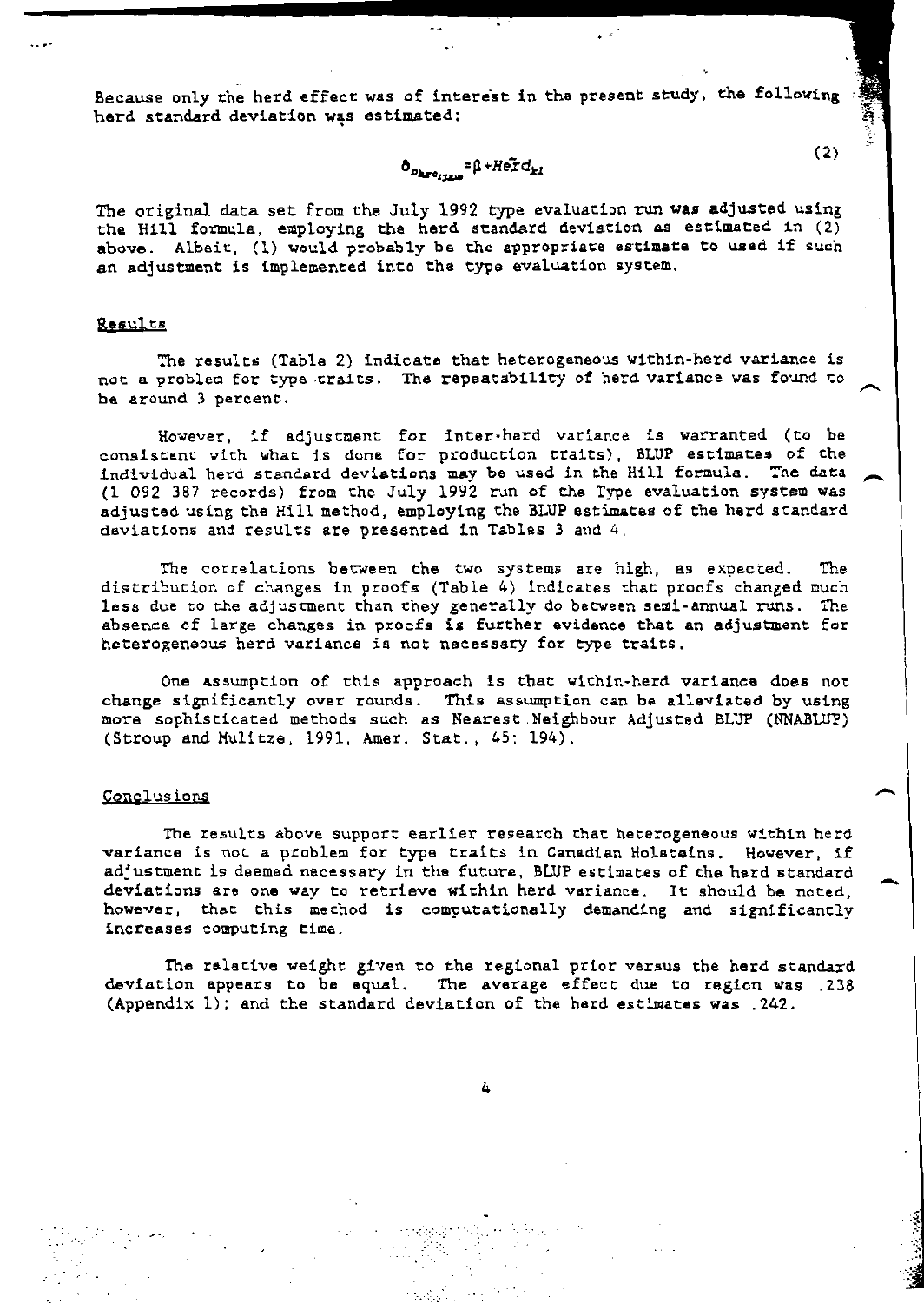### Recommendations

If, and when, an adjustment for heterogeneous within-herd variance is to be implemented for production traits, a similar procedure should be implemented for conformation traits. We propose the procedure described above be used to adjust all 31 conformation traits in the Holstein breed, using appropriate herd variances (ie different) for each trait. It may not be possible to implement such a procedure in the small breeds due to small number of herds and difficulty in getting convergence.

| Source                                     | df            | МS                                  | F                                                                         |  |
|--------------------------------------------|---------------|-------------------------------------|---------------------------------------------------------------------------|--|
| Round<br>Classifier<br>Region<br>Covariate | 20<br>23<br>4 | 1248.3<br>973.7<br>104.2<br>10162.7 | 94.95'''<br>74.06**<br>$7.93**$<br>$773.0$ **<br>$\overline{\phantom{a}}$ |  |
| Error                                      | 103 514       | 13.1                                |                                                                           |  |

Table 1. Analysis of variance for HRC standard deviation.

\*\*  $P < 01$ 

Kungsam Kitati (Unive

Table 2. Estimated components of variance.

 $\sim 10^{11}$  m  $^{-1}$ 

|                                                          | Field data             | Simulated data    |
|----------------------------------------------------------|------------------------|-------------------|
| $\sigma^2_{\text{hard}}$<br>error                        | ٠<br>0.4308<br>13.1410 | 0.0000<br>14.3976 |
| $\sigma^2$ <sub>error</sub> / $\sigma^2$ <sub>herd</sub> | 35,507                 | $\bullet$         |

5

医血管麻醉 医白色

 $\mathcal{L}^{\text{max}}_{\text{max}}$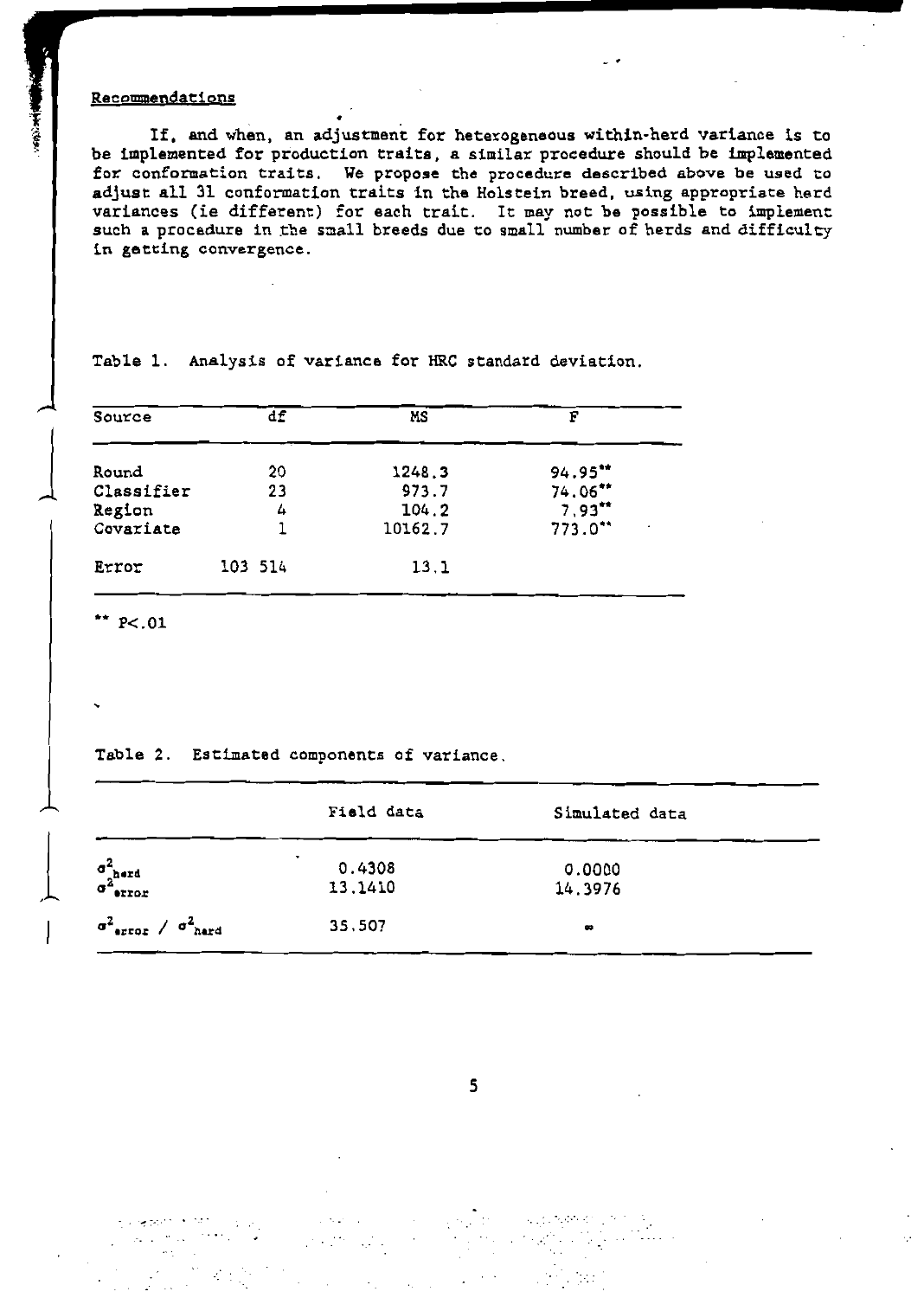Table 3. Correlations between proofs obtained under the current system and those obtained after adjusting data for heterogeneous herd variance.

くちんじょう

 $\sim$  14

 $\cdot$ 

|                       | N         | Final Class Score |  |
|-----------------------|-----------|-------------------|--|
| <b>Bull solutions</b> | 23 774    | .999              |  |
| Bull proofs           | 23 774    | .997              |  |
| Cow indexes           | 1 095 849 | .997              |  |

Table 4. Frequency distribution of changes in official sire proofs (>55% repeatability) and cow indexes (>20% repeatability) after adjusting for heterogeneous variance.

| Change |             | Frequency   |
|--------|-------------|-------------|
|        | Sire Proofs | Cow Indexes |
| -4     | O           |             |
| - 3    | O           |             |
| $-2$   |             |             |
| - 1    | 121         | 96351       |
|        | 3305        | 993153      |
|        | 149         | 6340        |
|        |             |             |
|        |             |             |
| 4      | 0           | 0           |

6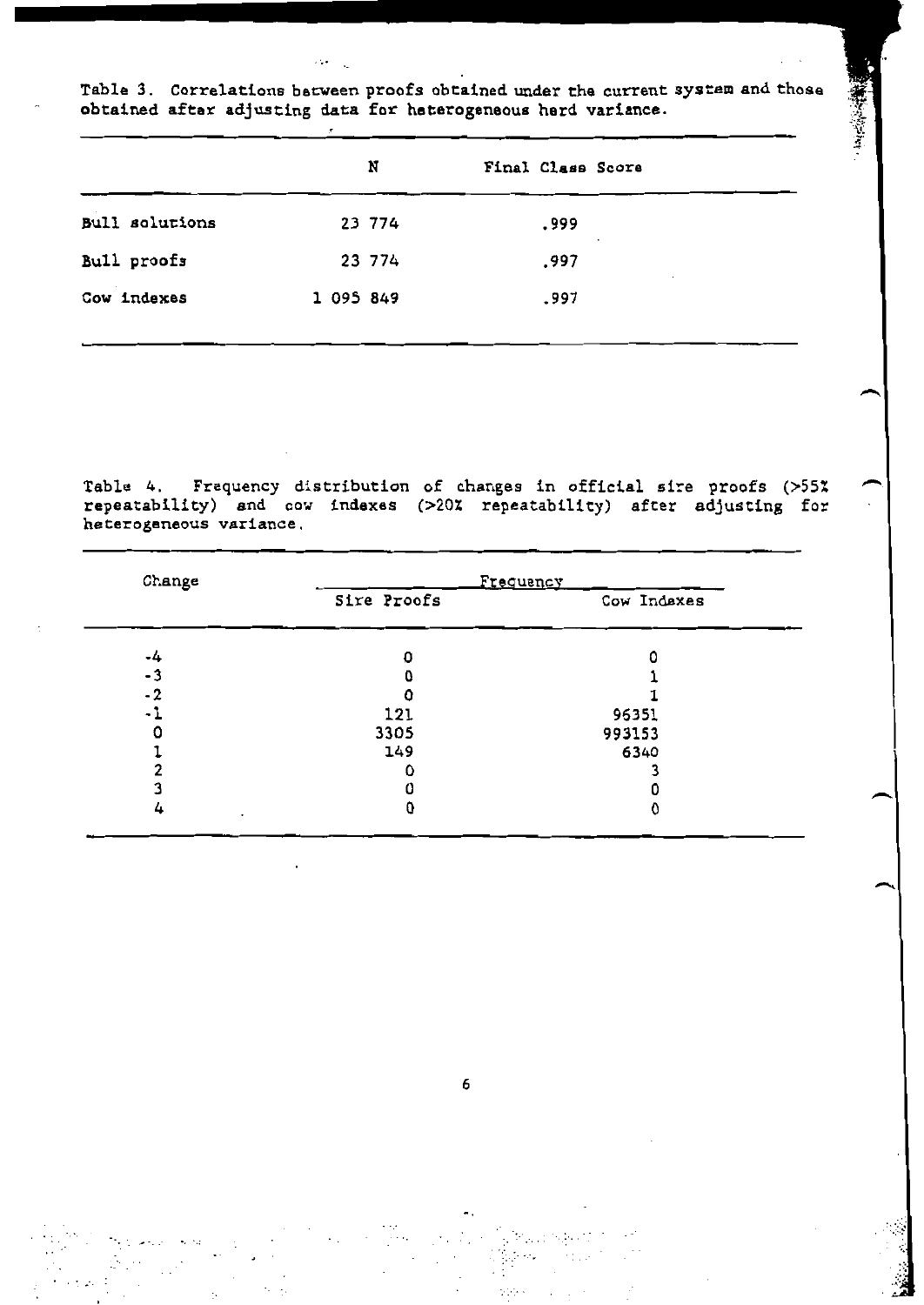### Appendix 1

1年3月1日

Arbitrary assignment of provinces to regions, and estimates of regional effect on the standard deviation for final class score.

| Region                  | Province                                                   |           | N       | Solution |
|-------------------------|------------------------------------------------------------|-----------|---------|----------|
| 1                       | Ontario                                                    |           | 509 859 | 0.2729   |
| $\overline{2}$          | Quebec                                                     |           | 351 310 | 0.1975   |
| $\overline{\mathbf{3}}$ | New Brunswick<br>Nova Scotia<br>PEI<br>Newfoundland<br>NWT |           | 48 870  | 0.2692   |
| $\cdot$ 4               | Manitoba<br>Saskatchewan<br>Alberta                        |           | 95 110  | 0.3897   |
| 5                       | British Columbia                                           |           | 79 640  | 0.0000   |
|                         | Overall mean standard deviation for FS                     | 1 084 789 |         | 12.4819  |

erang menunjuk pan the control of the control of the stage at the con-

 $\ddot{\phantom{a}}$ 

 $\label{eq:2} \frac{1}{\sqrt{2}}\left(\frac{1}{2}\right)^{2}=\frac{1}{2}\left(\frac{1}{2}\right)^{2}$  $\epsilon$ Ť, ₹.<br>∑

Ş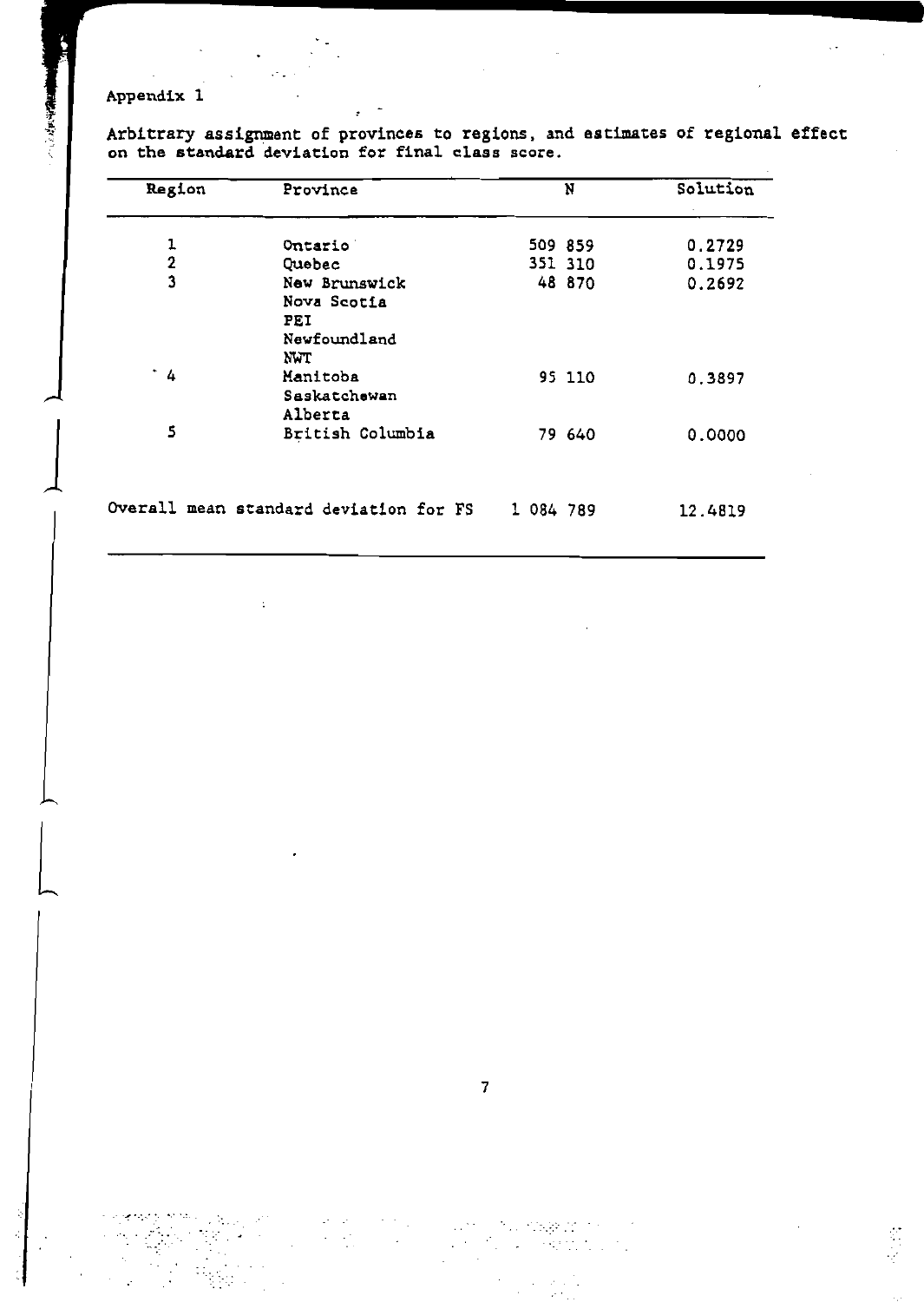## **Herd Standard Deviation by Herd Mean B.C.**

**Standard Deviation** 

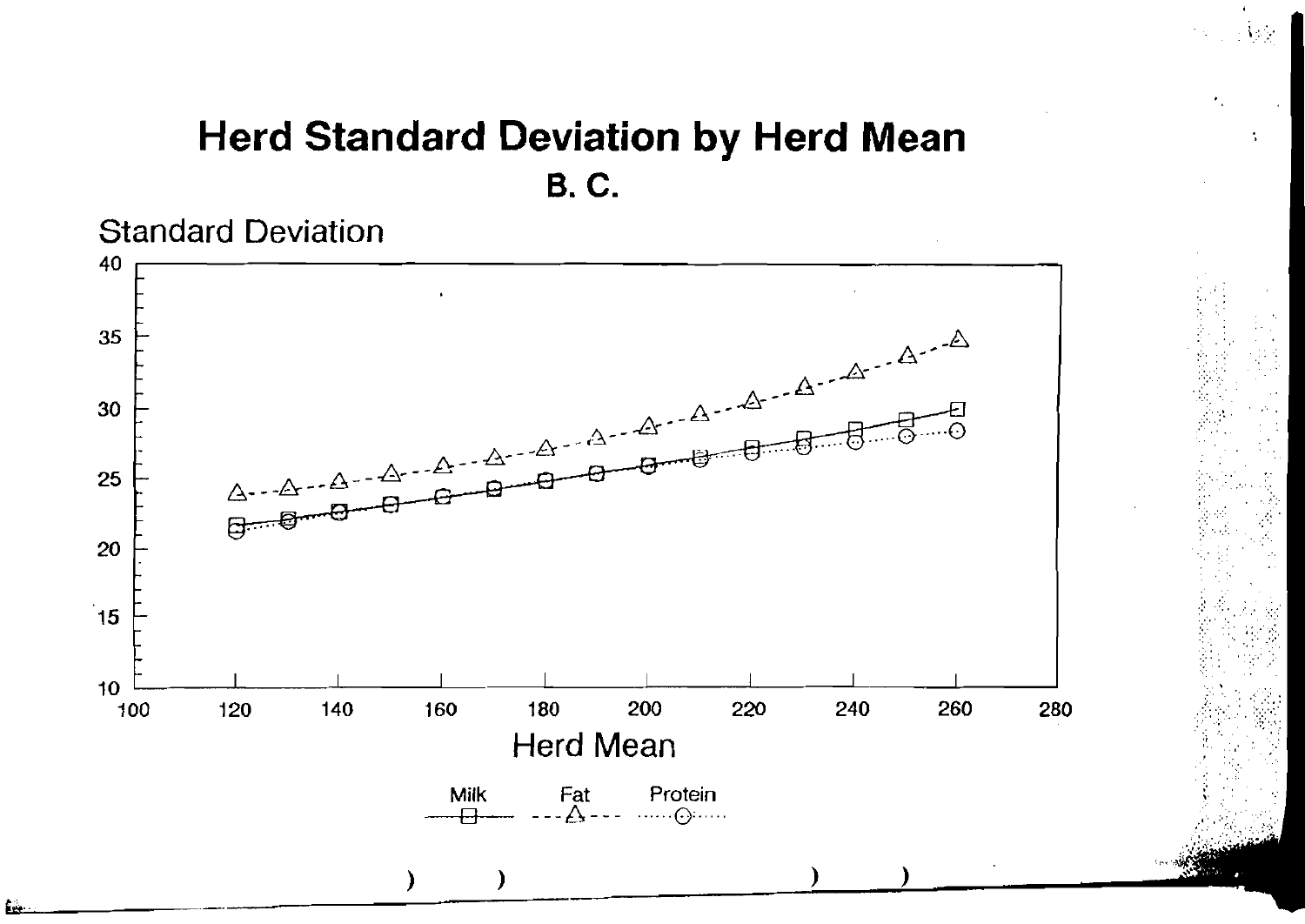# **Herd Standard Deviation by Herd Mean Maritimes**



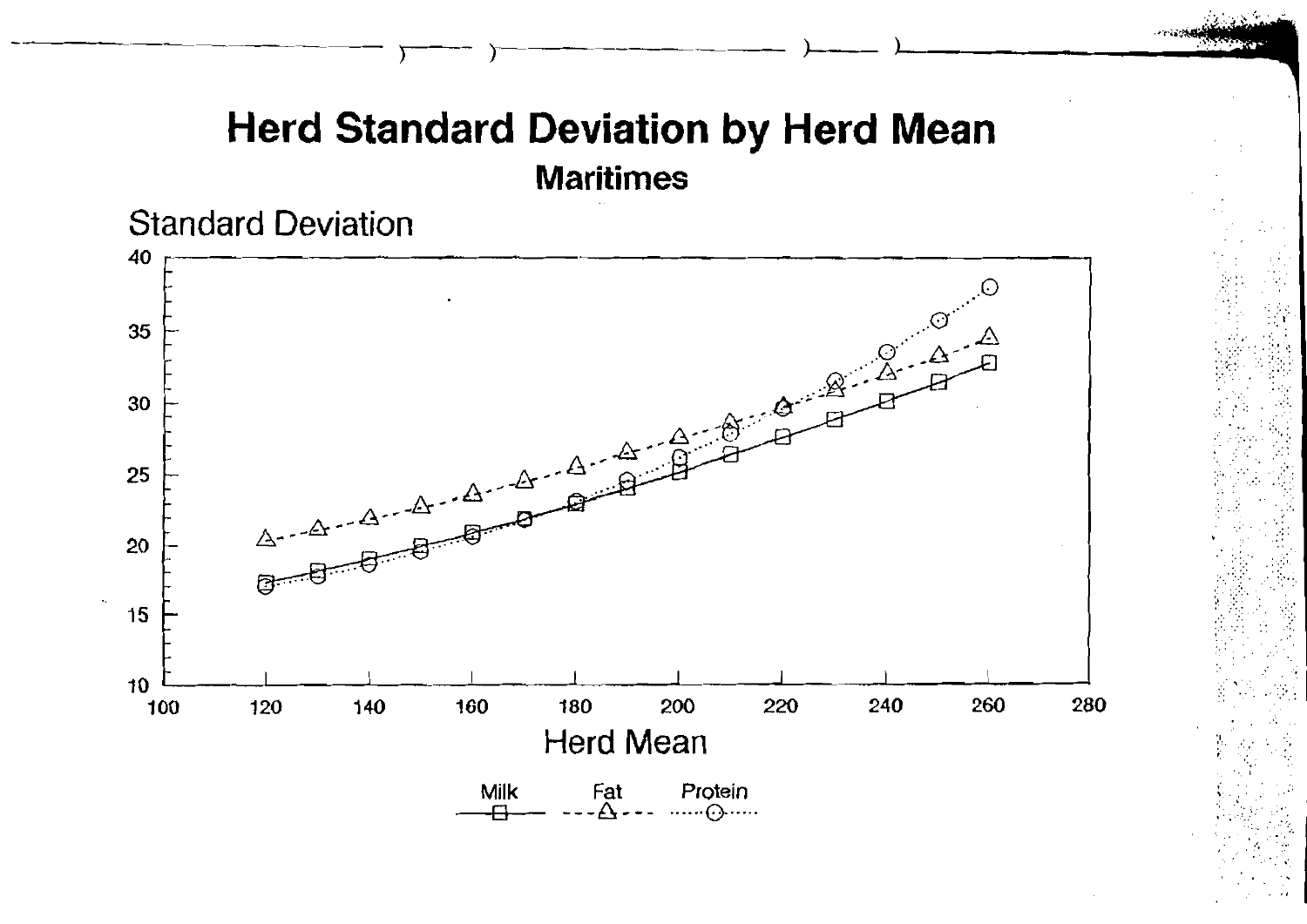# Herd Standard Deviation by Herd Mean **Ontario**



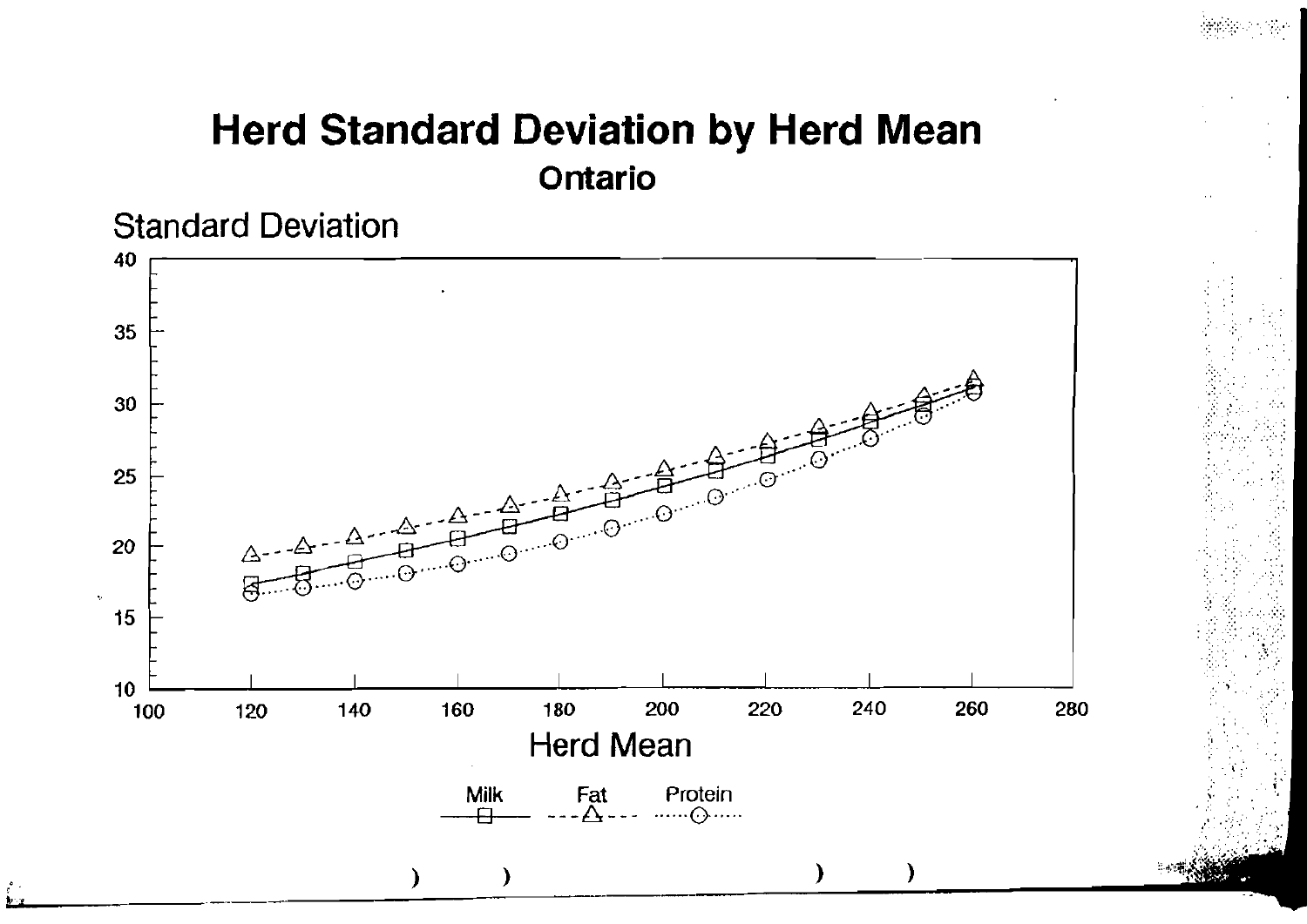### Herd Standard Deviation by Herd Mean Prairies



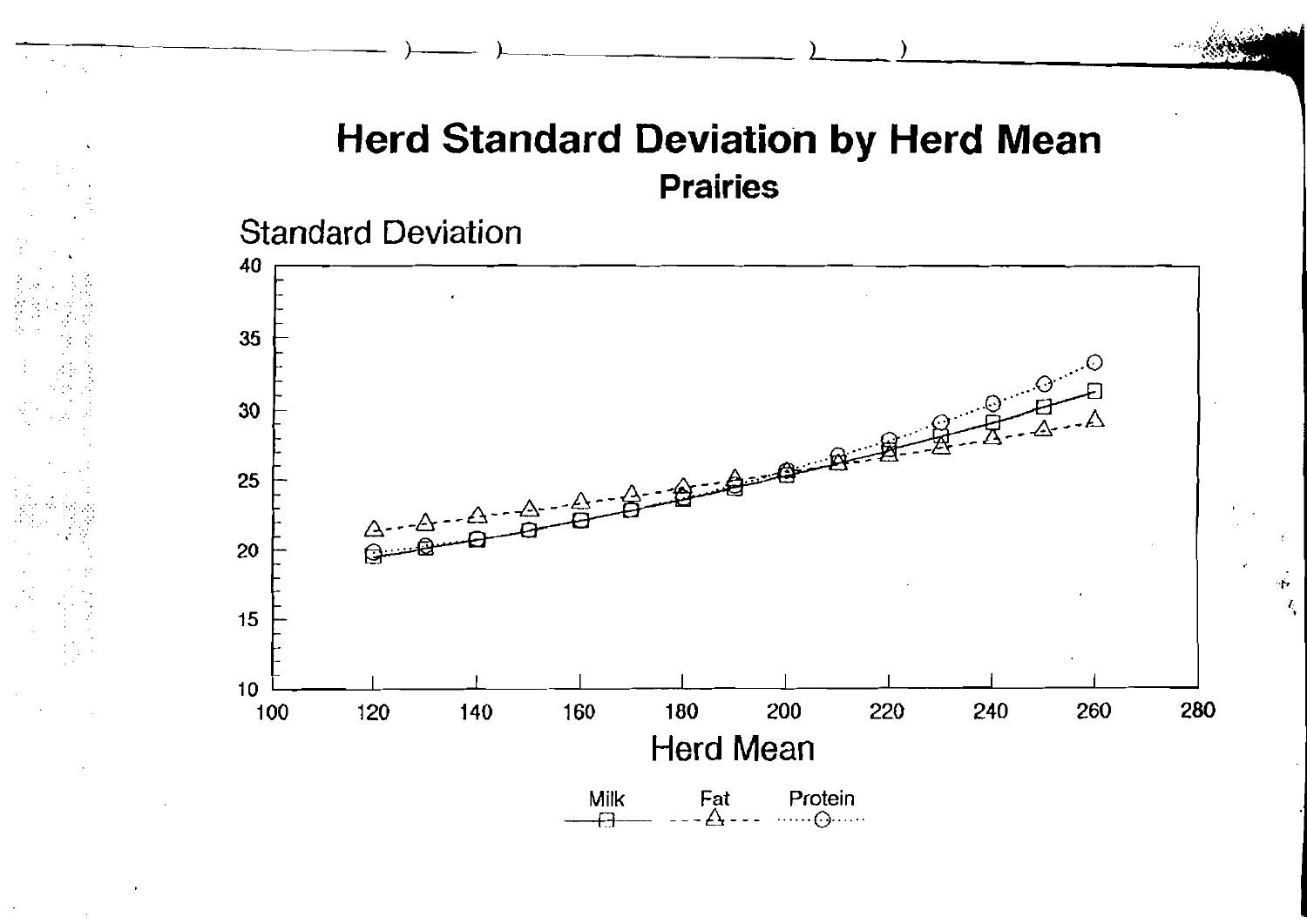# Herd Standard Deviation by Herd Mean Quebec



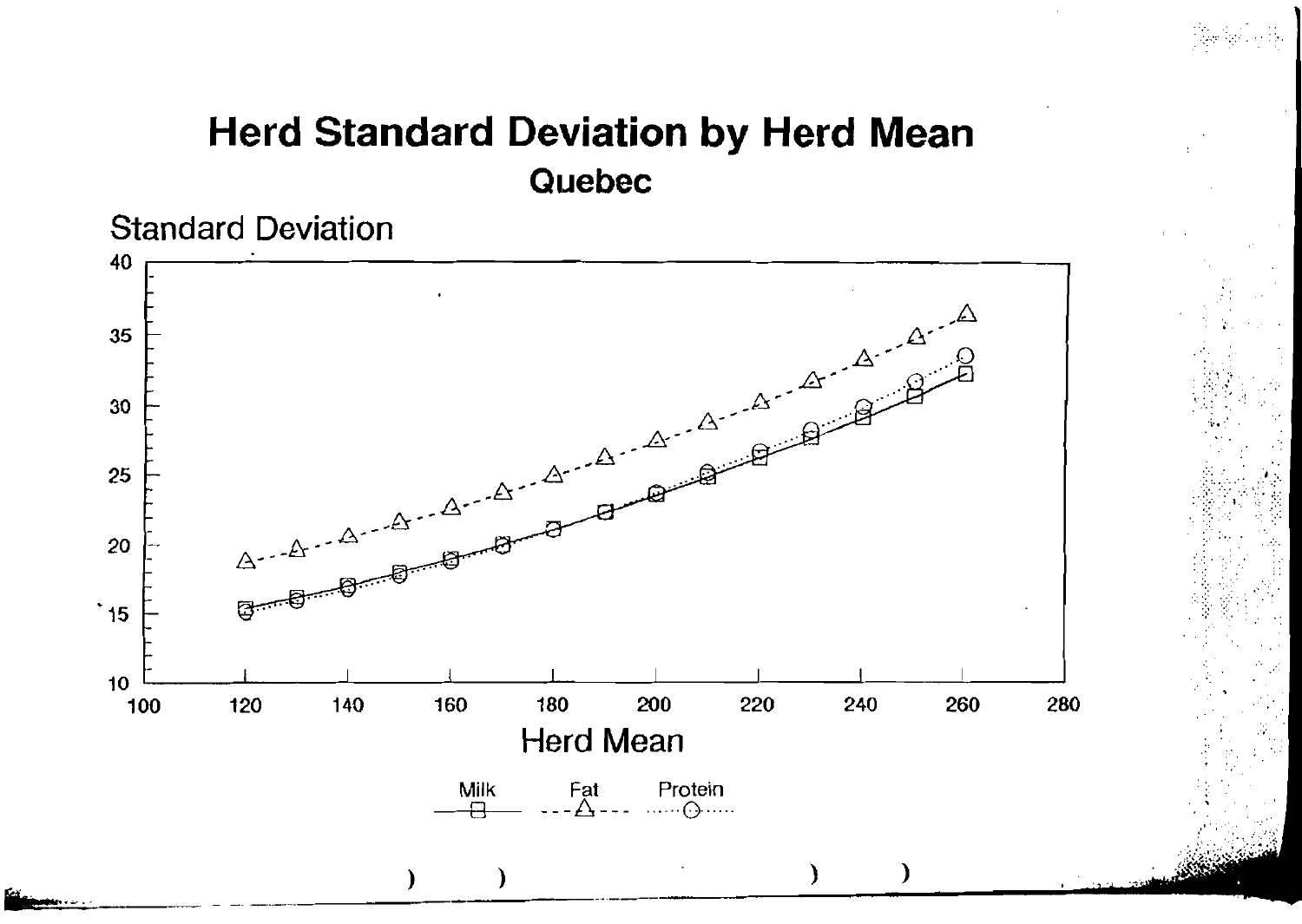## **Herd Standard Deviation by Herd Size B.C.**

**Standard Deviation** 

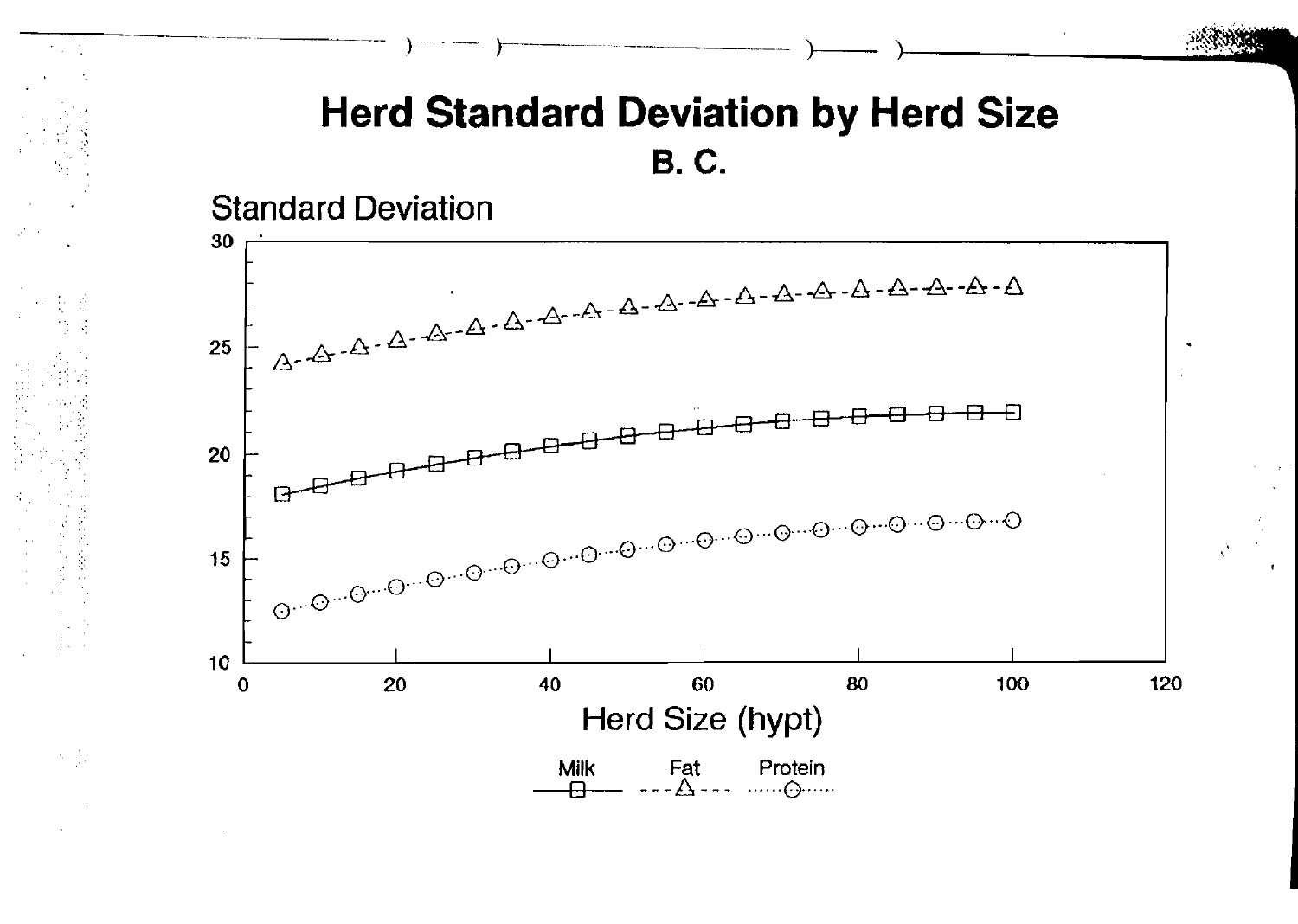# Herd Standard Deviation by Herd Size Maritimes

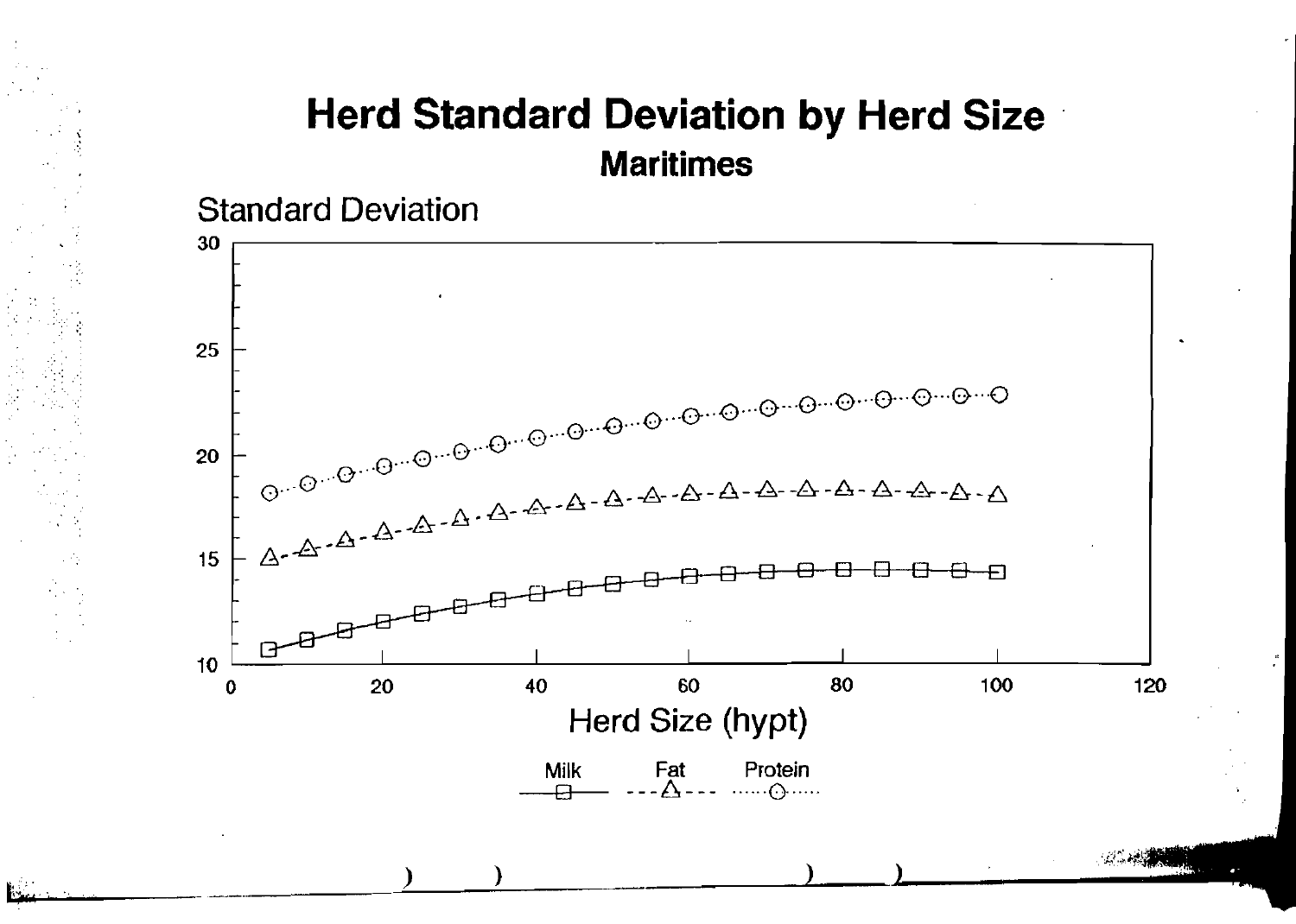### **Herd Standard Deviation by Herd Size** Ontario



**Milk**  $FA. A.$ Protein  $\ldots \ldots \ldots$ 

120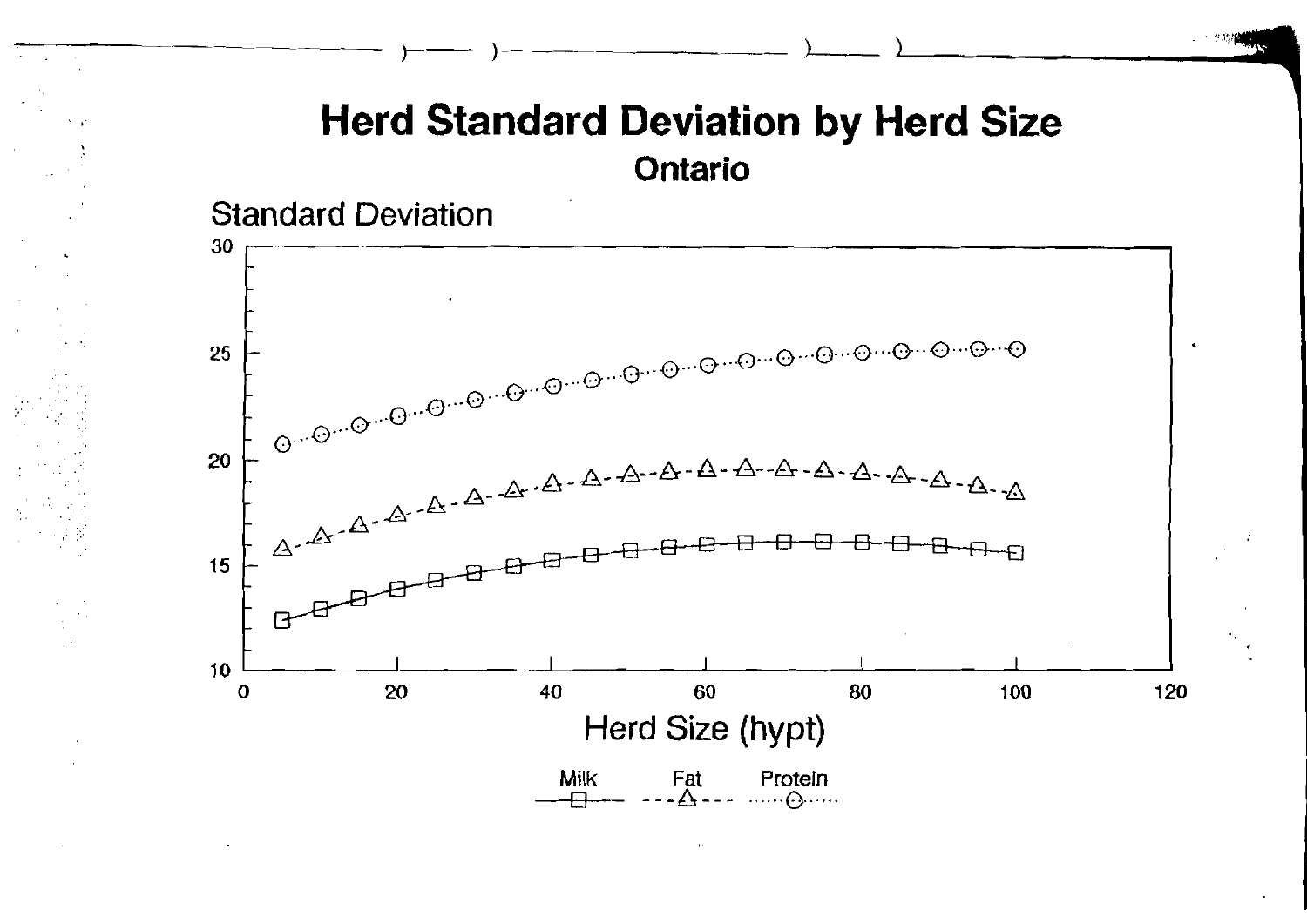### **Herd Standard Deviation by Herd Size Prairies**